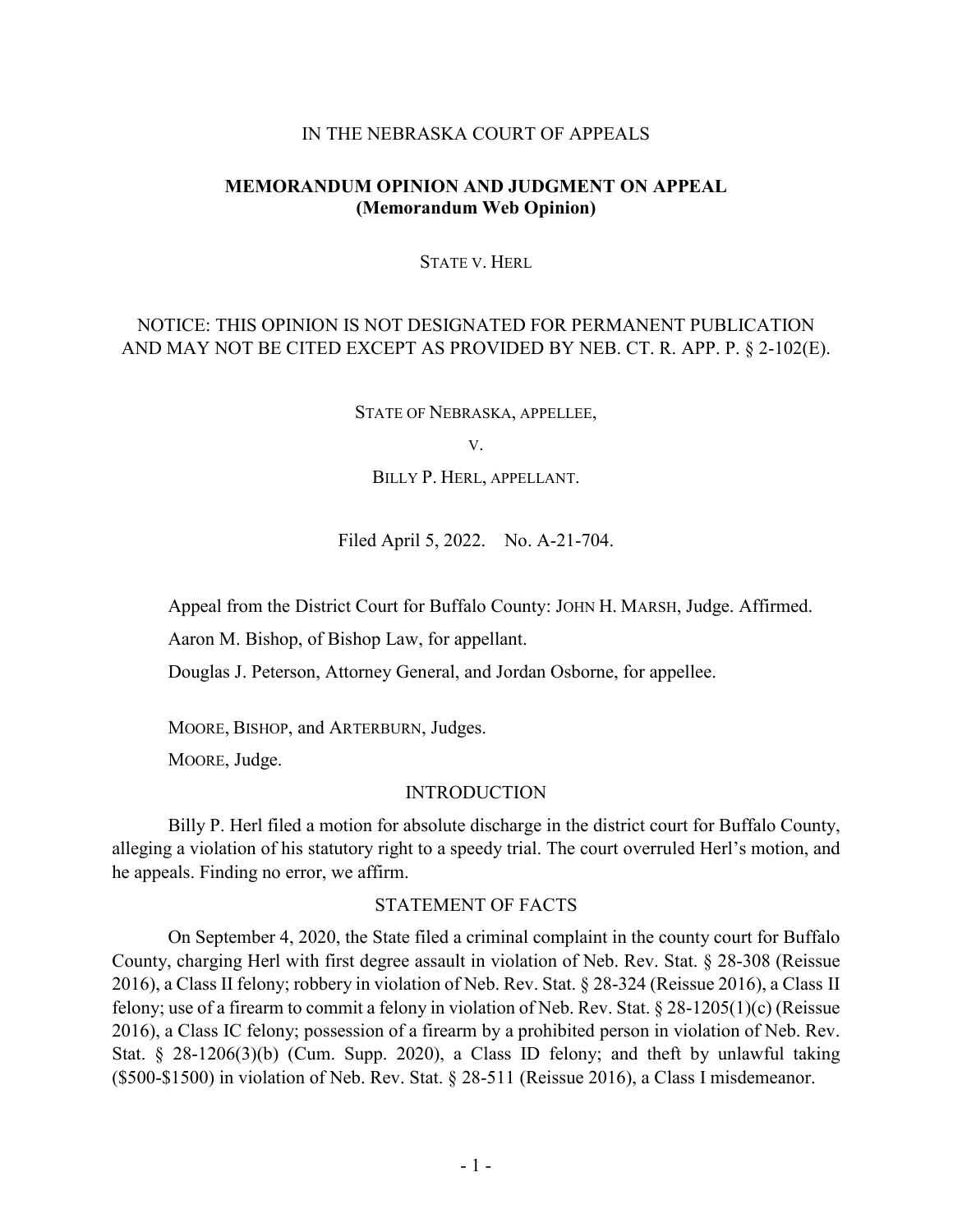On November 19, 2020, Herl submitted a written waiver of the preliminary hearing and consented to have his case bound over to the district court. On November 23, the county court accepted Herl's waiver and bound the case over to the district court.

On November 30, 2020, the State filed an information in the district court for Buffalo County, again charging Herl with first degree assault, robbery, use of a firearm to commit a felony, possession of a firearm by a prohibited person, and theft by unlawful taking.

On December 3, 2020, Herl filed a motion for discovery and a motion to depose the alleged victim. The district court granted Herl's motion for discovery on December 4, and Herl's motion to depose on December 21. On January 20, 2021, Herl filed a motion to join his codefendant to take certain depositions, which was granted by the court the following day.

On January 20, 2021, the district court filed a journal entry noting that Herl had entered a plea of not guilty during the initial arraignment hearing. The court set the final plea hearing/pretrial for March 12.

On February 19, 2021, the court entered an order setting Herl's final plea/pretrial hearing for March 26. The court provided no explanation for the continuance of the hearing from March 12 in its order.

At the start of Herl's final plea hearing on March 26, 2021, the State moved to amend the information to include a habitual criminal enhancement for Herl's felony charges. The State's motion was granted over Herl's objection, and an amended information was later filed.

As the court was setting a trial date during this hearing, Herl made an oral motion to compel the State to produce the alleged victim for deposition. The following exchange occurred:

THE COURT: Trial date?

[DEFENSE COUNSEL]: Actually, Judge, we also have a . . . motion for the Court to set a deadline for us. We had previously moved for and been granted the opportunity to take the deposition of the alleged victim in this matter.

THE COURT: Okay.

[DEFENSE COUNSEL]: The State has not yet been able to produce that victim for a deposition, and so I'd like the Court to set a deadline for them to do that; and then I believe we can continue the final plea hearing because we haven't had a chance to depose the victim yet.

THE COURT: Can you get it done within 30 days?

[THE STATE]: If we can locate the victim, I believe so Judge. Again, I think the Court's aware of the circumstances with the State's ability to locate [the alleged victim] in Oregon at this point, but we are still diligently working on that.

THE COURT: All right. Order that the State produced [sic] the victim within 30 days. Set the matter for trial after that?

[DEFENSE COUNSEL]: Do you just want to have a status hearing. . . .

THE COURT: Okay.

[DEFENSE COUNSEL]: . . . after the 30 days is up?

THE COURT: All right. Okay, so. . . .

BAILIFF: April 23rd at 10?

[DEFENSE COUNSEL]: That's....

THE COURT: That's before 30 days.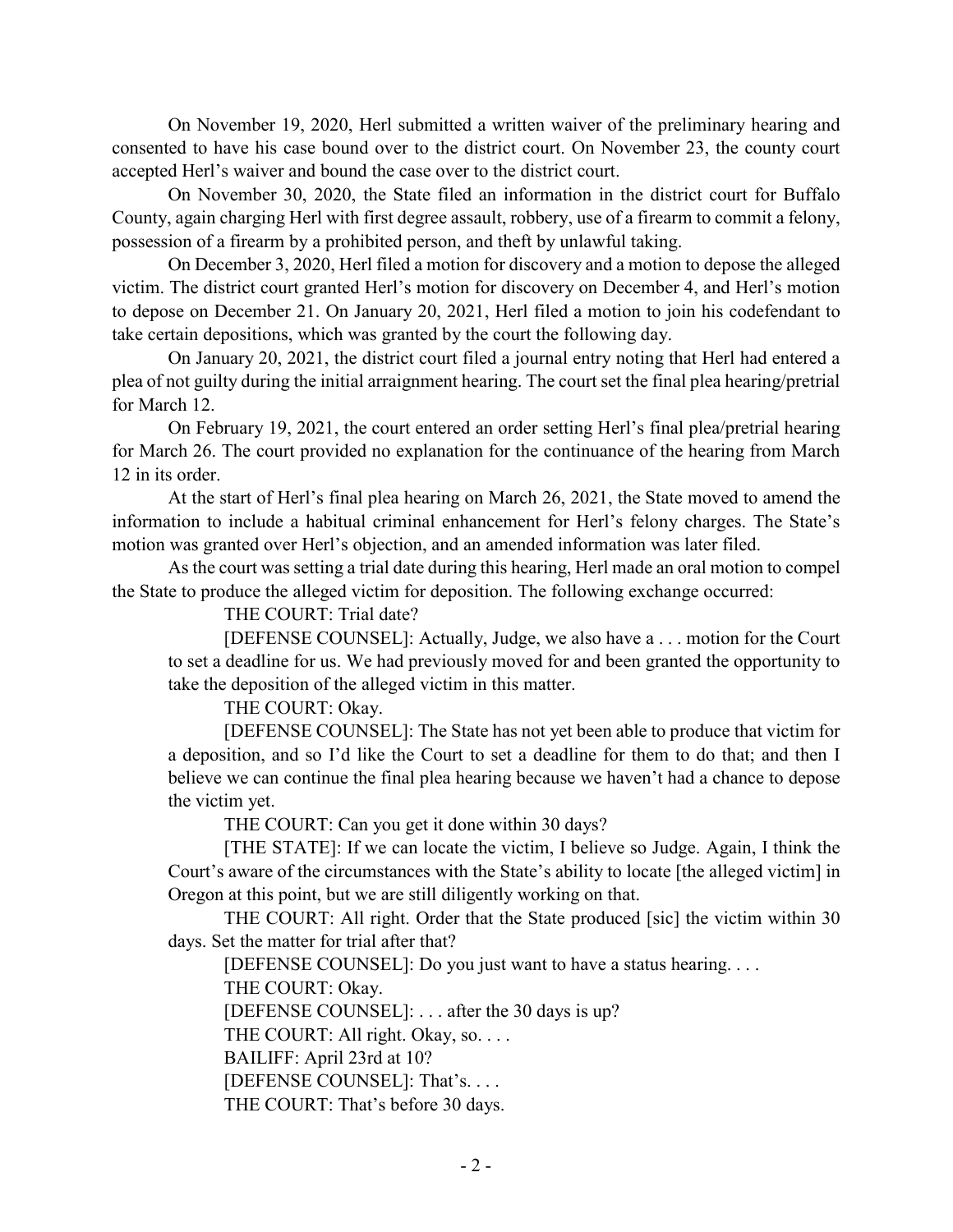BAILIFF: Okay. May 6th at 9. [DEFENSE COUNSEL]: What day of the week is May 6th? BAILIFF: May 18th? [DEFENSE COUNSEL]: What day of the week is May 6th? BAILIFF: So Thursday. [DEFENSE COUNSEL]: Okay. THE COURT: Thursday, all right.

In a journal entry filed on April 8, 2021, the district court ordered the State to produce the alleged victim for deposition within 30 days and set the matter for a status hearing on May 6.

At the status hearing on May 6, 2021, Herl informed the district court that the State had been unable to locate the alleged victim and the following exchange occurred:

[DEFENSE COUNSEL]: [The State] has informed me that the State intends to proceed to trial without the victim based on the statement of a co-defendant, so I am going to need a little bit of time to take [co-defendant's] deposition, but then I imagine we'll proceed to trial.

THE COURT: All right. Trial date? BAILIFF: July 12th. [DEFENSE COUNSEL]: We can make it work. THE COURT: All right. [DEFENSE COUNSEL]: And I'll file a motion to take her deposition. . . . THE COURT: All right, thank you. [DEFENSE COUNSEL]: . . . sometime in the near future.

The same day, the court filed a journal entry noting that Herl had elected to stand on his plea of not guilty, and setting the matter for a jury trial on July 12.

On May 10, 2021, Herl filed a stipulation to take the deposition of his codefendant, which was granted by the district court the same day.

On May 17, 2021, Herl's original counsel filed a motion to withdraw due to a conflict of interest. In an order filed the following day, the district court granted the motion to withdraw and appointed Herl substitute counsel.

On July 8, 2021, Herl filed his motion for absolute discharge on statutory speedy trial grounds. A hearing on Herl's motion was held the following day, at which the State immediately requested a continuance due to insufficient notice. The district court granted the continuance and Herl's motion was heard on July 16. The State asked the court to take judicial notice of all previous case proceedings and offered Herl's motion to depose his codefendant, affidavits from investigators involved in the case, a letter the State sent to the alleged victim in an attempt to contact him, a "BOLO" the State issued for the alleged victim, a transcript from the final plea hearing on March 26, and the State's speedy trial calculation. The court took judicial notice of the record and received the eight exhibits, with the State's speedy trial calculation received for demonstrative purposes only. Herl did not offer any exhibits but requested that the court make specific findings for each period of excludable delay under Neb. Rev. Stat. § 29-1208 (Reissue 2016). Following argument by both parties, the court took the matter under advisement.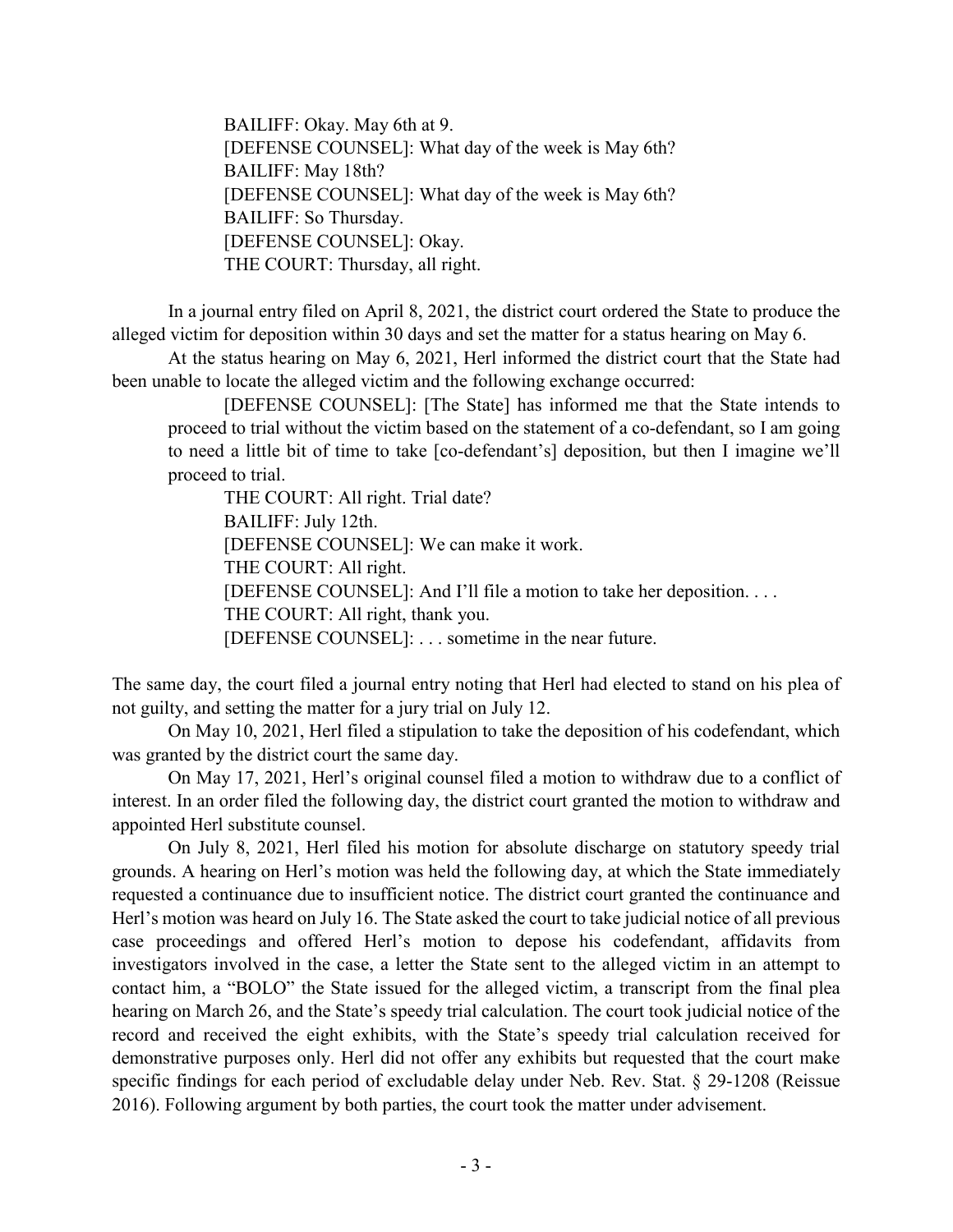On July 30, 2021, the district court entered an order overruling Herl's motion for absolute discharge. The court observed that the initial speedy trial clock would have run on May 31. The court performed a calculation of excludable time, attributing 0 days to Herl's discovery motion, 18 days to Herl's motion to depose, 1 day to Herl's motion to join for depositions, and 1 day to Herl's original counsel's motion to withdraw. The court found Herl's various written motions to exclude 20 days. The court then found the oral motions made by Herl's counsel on March 26 and May 6, were motions to continue the final plea/pretrial hearing and trial, respectively. The court attributed 40 days of excludable time to Herl's March 26 continuance request and 47 days of excludable time to Herl's May 6 continuance request. The court excluded a total of 107 days under Neb. Rev. Stat. § 29-1207(4)(a) (Reissue 2016) due to Herl's motions and continuances and stated that the "exclusions would extend the last day for trial beyond the statutory six months and constitute a waiver of speedy trial."

Herl appeals.

## ASSIGNMENTS OF ERROR

Herl asserts, restated, that the district court erred in failing to find that his statutory right to a speedy trial was violated.

## STANDARD OF REVIEW

As a general rule, a trial court's determination as to whether charges should be dismissed on speedy trial grounds is a factual question which will be affirmed on appeal unless clearly erroneous. *State v. Riessland*, 310 Neb. 262, 965 N.W.2d 13 (2021).

## ANALYSIS

The statutory right to a speedy trial is set forth in  $\S$  29-1207 and  $\S$  29-1208. Under § 29-1207(1), "[e]very person indicted or informed against for any offense shall be brought to trial within six months, and such time shall be computed as provided in this section." Section 29-1207(2) generally provides that the 6-month period "shall commence to run from the date the indictment is returned or the information filed." Section 29-1207(4) provides for the exclusion of certain periods of delay from the speedy trial calculation. As relevant to the district court's calculations in this case, § 29-1207(4)(a) excludes all time between the time of the filing of a defendant's pretrial motions and their final disposition. In addition, § 29-1207(4)(b) concerns periods of delay resulting from continuances "granted at the request or with the consent of the defendant or his or her counsel" and which provides that a defendant "is deemed to have waived his or her right to speedy trial when the period of delay resulting from a continuance granted at the request of the defendant or his or her counsel extends the trial date beyond the statutory six-month period."

To calculate the deadline for trial under the speedy trial statutes, a court must exclude the day the State filed the information, count forward 6 months, back up 1 day, and then add any time excluded under § 29-1207(4). *State v. Blocher*, 307 Neb. 874, 951 N.W.2d 499 (2020). Here, the State filed the information against Herl in district court on November 30, 2020. Excluding the day the information was filed, counting forward 6 months, and backing up 1 day, the statutory speedy trial clock would have run initially on May 31, 2021, as the district court calculated.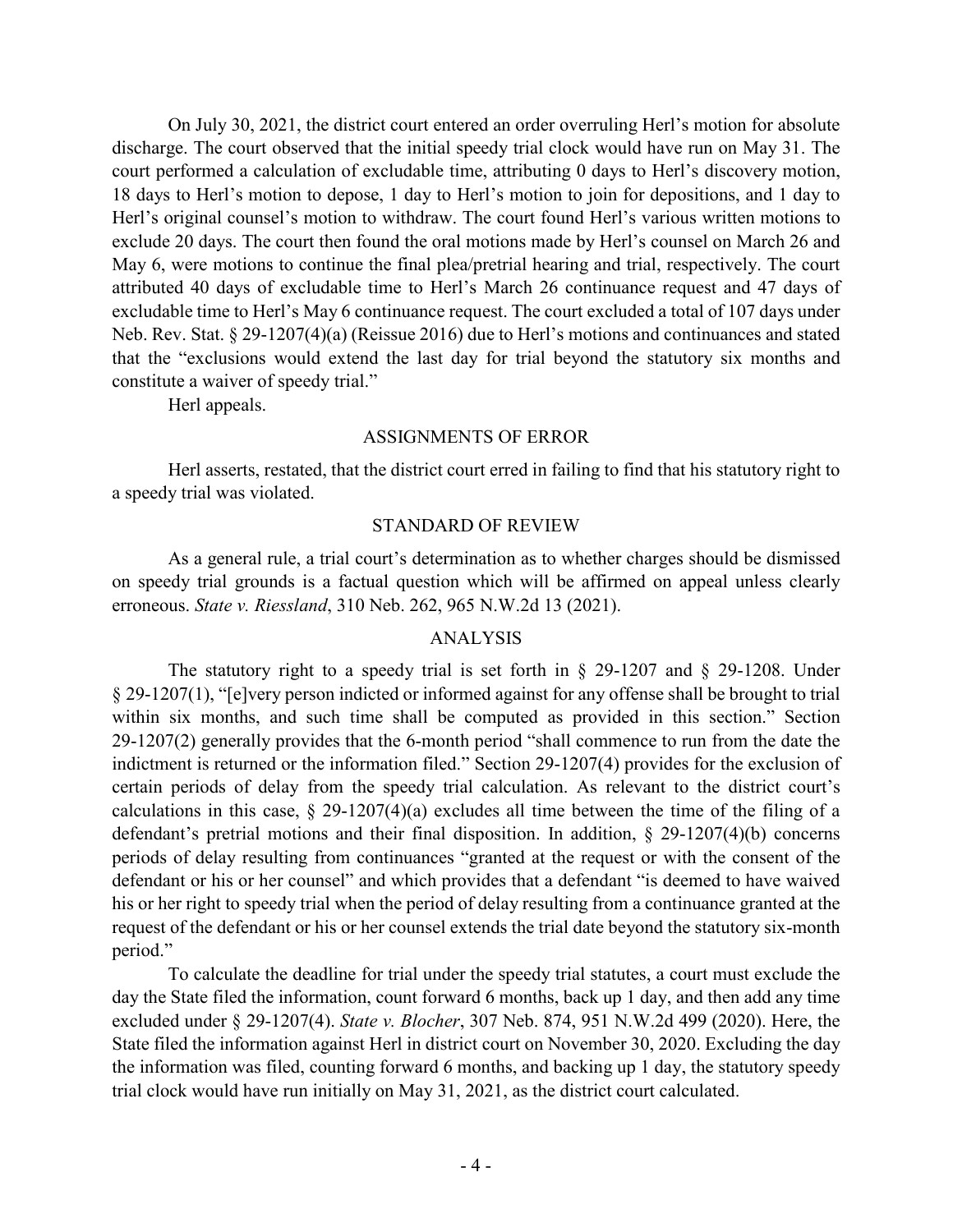#### *Herl's Written Pretrial Motions.*

Herl accepts the district court's "outlined timeline and filing history" and "agrees with the Court's calculation that twenty (20) days of elapsed time during the pendency of this action were excludable as to the calculation of speedy trial under Neb. Rev. Stat. § 29-1207(4)(a)." Brief for appellant at 11-12.

The plain terms of  $\S$  29-1207(4)(a) exclude all time between the time of the filing of a defendant's pretrial motions and their final disposition, regardless of the promptness or reasonableness of the delay. *State v. Carrera*, 25 Neb. App. 650, 911 N.W.2d 849 (2018). The excludable period commences on the day immediately after the filing of a defendant's pretrial motion. *Id*. Final disposition under § 29-1207(4)(a) occurs on the date the motion is granted or denied. *State v. Carrera, supra*. We agree with the district court's conclusion that the speedy trial clock was tolled for 18 days due to Herl's motion to depose, which was filed on December 3, 2020, and granted on December 21, and 1 day due to Herl's motion to join for depositions, which was filed on January 20, 2021, and granted on January 21. See *State v. Murphy*, 255 Neb. 797, 587 N.W.2d 384 (1998) (finding motion for depositions is "application to a court of justice" and, thus, is "proceeding," as § 29-1207 specifically provides).

We also agree with the district court's conclusion that under  $\S 29-1207(4)(a)$ , the speedy trial clock was tolled for 1 day due to Herl's original counsel's motion to withdraw, which was filed on May 17, 2021, and granted with the appointment of new counsel on May 18. *State v. Curry*, 18 Neb. App. 284, 790 N.W.2d 441 (2010) (finding defense counsel's motions to withdraw are pretrial motions tolling speedy trial clock; speedy trial clock is tolled from when motion to withdraw is made until new counsel is appointed). Thus, Herl's written motions added up to 20 excludable days, tolling the speedy trial clock from May 31 to June 20.

## *Herl's Oral Motion to Compel.*

Herl asserts that his oral motion requesting that the district court set a deadline for the State to produce the alleged victim for deposition, made during the hearing on March 26, 2021, was not a motion to continue. Herl argues that because the court had previously ordered the State to produce the alleged victim for deposition and because the court ruled on Herl's oral motion at the time it was made, the time spent "trying to enforce that Order was essentially non-existent. . . ." Brief for appellant at 17. Thus, Herl argues that the time between the motion to compel and the scheduled status hearing (March 26 to May 6, 2021) should not be counted against Herl for speedy trial purposes.

Herl directs us to *State v. Murphy, supra*, in which the Nebraska Supreme Court clarified that a motion to compel the taking of depositions is a "proceeding" and establishes an excludable period under § 29-1207(4)(a). See *State v. Murphy, supra*. We agree that Herl's motion to compel was both made and granted during the hearing on March 26, 2021, and thus did not establish any excludable period under that subsection.

However, we find this period to be excludable under § 29-1207(4)(b), which excludes the period of delay resulting from a continuance granted at the request of defendant's counsel. During the hearing on March 26, 2021, Herl's counsel stated, "I believe we can continue the final plea hearing because we haven't had a chance to depose the victim yet." When asked by the district court if the matter should be set for trial following the ordered 30-day deadline, Herl's counsel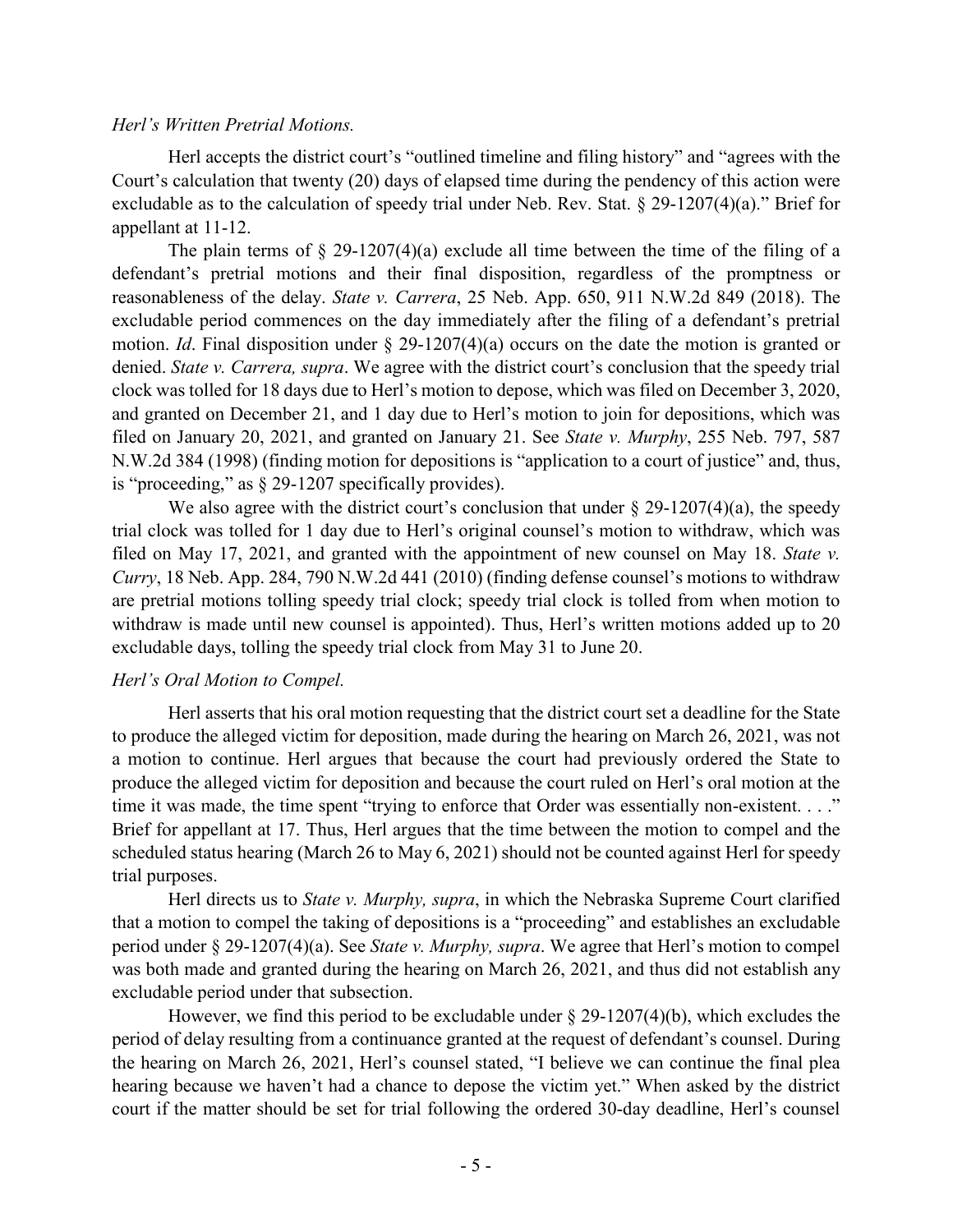responded, "Do you just want to have a status hearing . . . after the 30 days is up?" The record indicates that Herl's counsel explicitly requested the final plea hearing be continued to a status hearing following the 30-day deadline set for the State to produce the alleged victim for deposition. The court then granted this continuance request by setting a status hearing on May 6. While Herl's request for a continuance was incorporated into his oral motion to compel, the terminology chosen by the defendant or defense counsel does not dictate whether or not a delay resulting from a continuance is excludable for the purposes of speedy trial calculation. See *State v. Craven*, 17 Neb. App. 127, 757 N.W.2d 132 (2008).

For speedy trial purposes, the calculation of excludable time for a continuance begins the day after the continuance is granted and includes the day on which the continuance ends. *State v. Lovvorn*, 303 Neb. 844, 932 N.W.2d 64 (2019). The excludable time began on March 27, 2021, a day after the continuance was granted, and ended on May 6. Thus, under § 29-1207(4)(b), the speedy trial clock was tolled for 41 days due to Herl's request for a continuance.

We note that the district court excluded the time attributable to Herl's March 26, 2021, motion to continue under  $\S 29-1207(4)(a)$  rather than to  $\S 29-1207(4)(b)$ . However, a correct result will not be set aside merely because the lower court applied the wrong reasoning in reaching that result. *State v. Billingsley*, 309 Neb. 616, 961 N.W.2d 539 (2021). Herl's request for a continuance tolled the initial speedy trial clock to August 2, considering the addition of 41 days to the previously established speedy trial deadline of June 20 would have brought the clock to Saturday, July 31. See *State v. Jones*, 208 Neb. 641, 305 N.W.2d 355 (1981) (applying in speedy trial computation, Neb. Rev. Stat. § 25-2221 (Reissue 1979), statute concerning effect of weekends and holidays on periods of time in which acts are to be done). We note that the trial was previously set for July 12, which was within the speedy trial confines.

## *Speedy Trial Waiver.*

Because Herl's speedy trial clock was extended to August 2, 2021, Herl's July 8 motion for absolute discharge was filed prior to the expiration of the 6-month speedy trial period. Herl's statutory right to a speedy trial was not violated, the district court correctly overruled his motion for absolute discharge, and Herl has waived his statutory right to a speedy trial. A defendant waives his or her statutory right to a speedy trial when the period of delay resulting from a continuance granted at the request of the defendant or his or her counsel extends the trial date beyond the statutory 6–month period. *State v. Mortensen*, 287 Neb. 158, 841 N.W.2d 393 (2014);  $§$  29-1207(4)(b).

On appeal, Herl also argues the district court incorrectly characterized his counsel's statements during the status hearing on May 6, 2021, as a request for a continuance and improperly excluded the period between May 6 and July 12. However, because we have already determined that Herl's statutory speedy trial rights were not violated and he waived his statutory right to a speedy trial, we need not further address this period excluded by the district court. An appellate court is not obligated to engage in an analysis that is not necessary to adjudicate the case and controversy before it. *State v. Brown*, 310 Neb. 318, 965 N.W.2d 388 (2021).